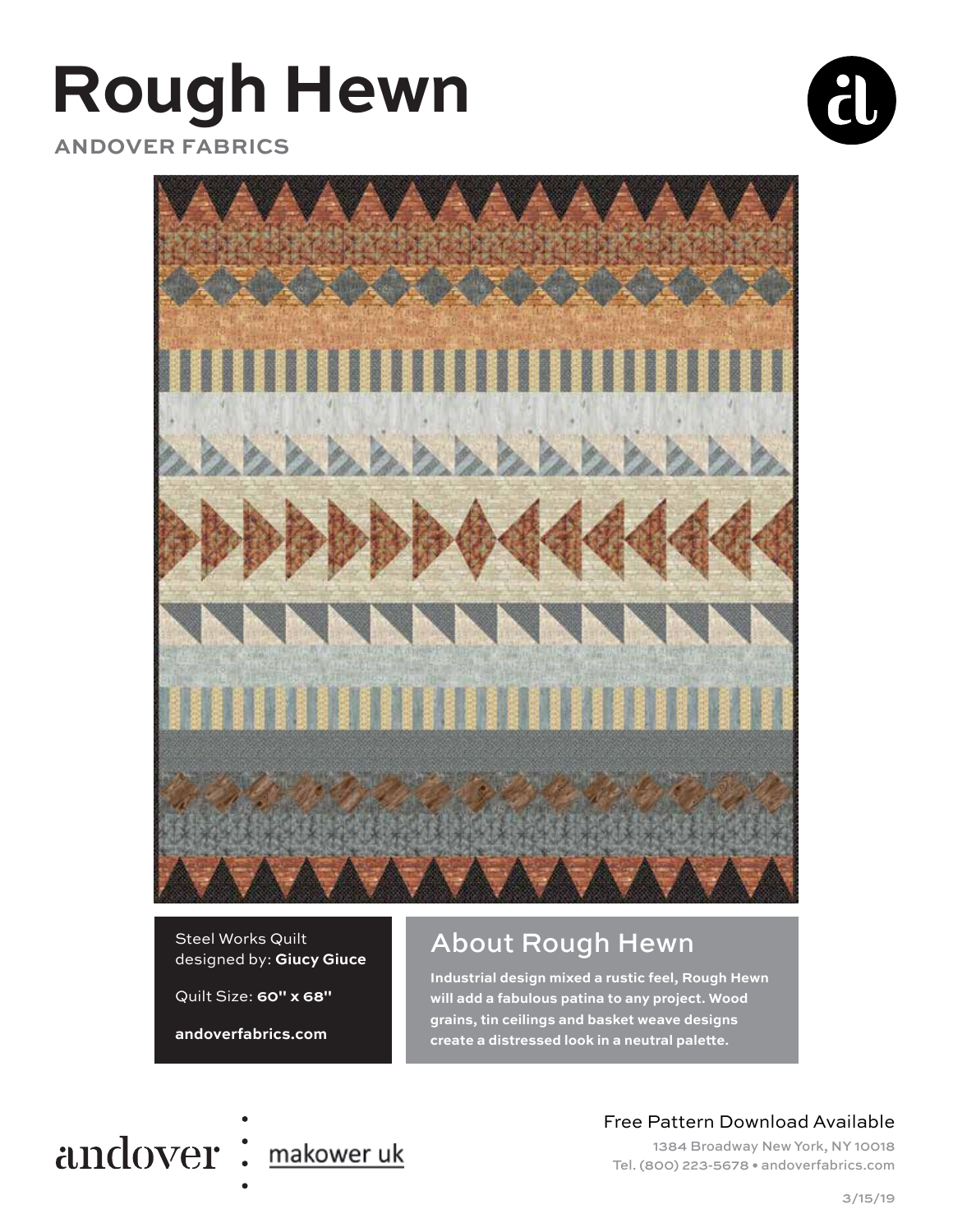# **Steel Works Quilt**

# Introducing Andover Fabrics new collection: **Rough Hewn** by Andover Fabrics Quilt designed by Giucy Giuce

# Quilt finishes 60" x 68"

*This strippy quilt should appeal to anyone who enjoys the natural colors and textures of wood, old bricks, and rustic tin ceilings. The soft, neutral palette blends easily in the multiple rows of easy-to-piece blocks.* 

# **Cutting Directions**

**Note:** Read assembly directions before cutting patches. All measurements are cut sizes and include **4**" seam allowances. Sashes are cut the exact lengths required plus  $\frac{1}{4}$ " seam allowances. WOF designates the width of fabric from selvedge to selvedge (approximately 42" wide). *Also needed: 6" or larger acrylic ruler* 

### **Fabric A**

Cut (2) strips 4**2**" x WOF, pieced to make the following: 1 sash 4**2**" x 60**2**"

## **Fabric B**

Cut  $(15)$  squares  $4\frac{1}{2}$ " Cut (60) squares 2**2**"

# **Fabric C**

Cut (16) squares 5"

# **Fabric D**

Cut (2) strips 4**2**" x WOF, pieced to make the following: 1 sash 4**2**" x 60**2**"

# **Fabric E**

Cut (4) strips 2**2**" x WOF, pieced to make the following: 2 sashes 2**2**" x 60**2**"  $Cut(28)$  squares  $4\frac{1}{2}$ " Cut (2) T2 Cut (2) T2 Reversed

### **Fabric F**

Cut (60) squares 2**2**"

# **Fabric G**

Cut (28) Template 1 Cut (2) Template 2 Cut (2) Template 2 Reversed

**Fabric H** Cut (30) rectangles  $1\frac{1}{2}$ " x  $4\frac{1}{2}$ ", cut lengthwise

### **Fabric I**

Cut (2) strips 4**2**" x WOF, pieced to make the following: 1 sash 4**2**" x 60**2**"

# **Fabric Requirements**

|                 |                 | Yardage            | Fabric      |
|-----------------|-----------------|--------------------|-------------|
| <b>Fabric A</b> | sash            | $\frac{3}{8}$ yard | 9153-C      |
| <b>Fabric B</b> | blocks          | $\frac{5}{8}$ yard | 9153-K      |
| <b>Fabric C</b> | blocks          | $\frac{3}{8}$ yard | 9153-NL     |
| <b>Fabric D</b> | sash            | $\frac{3}{8}$ yard | 9153-O      |
| <b>Fabric E</b> | sash, blocks    | 1 yard             | 9154-L      |
| <b>Fabric F</b> | blocks          | $\frac{3}{8}$ yard | 9154-O      |
| <b>Fabric G</b> | blocks          | $\frac{3}{8}$ yard | 9154-R      |
| <b>Fabric H</b> | setting         | $\frac{3}{8}$ yard | 9155-C      |
| <b>Fabric I</b> | sash            | $\frac{3}{8}$ yard | 9155-L      |
| <b>Fabric J</b> | blocks          | $\frac{3}{8}$ yard | 9155-N      |
| <b>Fabric K</b> | sash            | $\frac{3}{8}$ yard | 9156-C      |
| <b>Fabric L</b> | sash, blocks    | 1 yard             | $*9156 - R$ |
| <b>Fabric M</b> | blocks          | $\frac{3}{8}$ yard | 9157-C      |
| <b>Fabric N</b> | setting         | $\frac{1}{2}$ yard | 9158-L      |
| <b>Fabric O</b> | sash, blocks    | $\frac{3}{4}$ yard | 9159-C      |
| <b>Fabric P</b> | blocks, binding | 1 yard             | 9159-K      |
| <b>Backing</b>  |                 | 4 yards            | *9156-R     |
|                 |                 |                    |             |

# **Fabric J**

Cut  $(15)$  squares  $4\frac{1}{2}$ "

### **Fabric K**

Cut (2) strips 4**2**" x WOF, pieced to make the following: 1 sash 4**2**" x 60**2**"

### **Fabric L**

Cut (2) strips 4**2**" x WOF, pieced to make the following: 1 sash 4**2**" x 60**2**" Cut (14) rectangles 4**2**" x 8**2**" Cut (2) Template 1

**Fabric M**

Cut (8) squares 5", cut on bias grain of fabric

### **Fabric N**

Cut (60) rectangles  $1\frac{1}{2}$ " x  $4\frac{1}{2}$ ", cut lengthwise

### **Fabric O**

Cut (2) strips 4**2**" x WOF, pieced to make the following: 1 sash 4**2**" x 60**2**"  $Cut(8)$  squares  $5"$ Cut (30) rectangles 1**2**" x 4**2**"

# **Fabric P**

Cut (7) strips 2**2**" x WOF for binding Cut (30) Template 1

# **Backing**

Cut (2) panels 38" x 68", pieced to fit quilt top with overlap on all sides

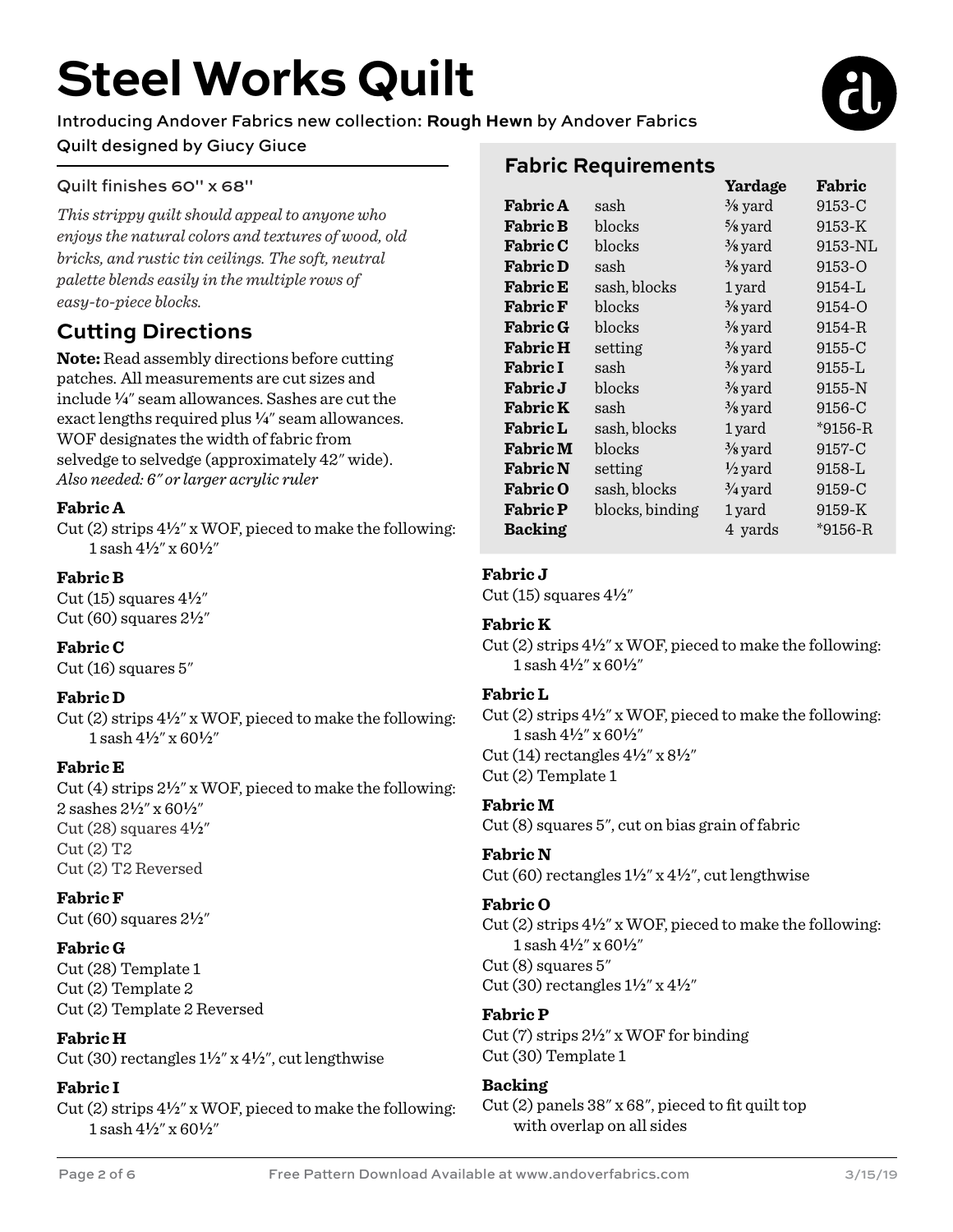# **Making the Quilt**

- **1.** Refer to the Quilt Diagram for all steps. These directions are for constructing the rows from the top of the quilt down. Note that the top and bottom half of the quilt are in mirror image. The pieced rows are the same, but fabrics are changed.
- **2.** The top and bottom rows are pieced the same. Hint: The corners of the templates are trimmed to help to align the patches. Make acrylic patterns of Template 1 and Template 2. Refer to cutting Diagram 1 to conserve fabric. Cut Fabric G and Fabric P patches, noting the grain line arrows. Simply turn Template 2 over to cut Template 2 Reversed patches. Referring to Diagram 2, join 14 Fabric G and 15 Fabric P patches side by side, alternating fabrics. Add a Template 2 or 2 Reversed to each end. Sew Fabric L sash to the bottom of the row. Make a second row like this for the bottom of the quilt. Set the second row aside.
- **3.** The square-in-a-square Blocks Y and Z are made with quick stitch-and-flip piecing methods. It is important to note the direction of striped Fabric F in the diagrams. Draw a diagonal line on the wrong side of each Fabric F 2**2**" square. Referring to Diagram 3, place a marked square on a Fabric B 4**2**" square, right sides together, aligning raw edges at the corner. Stitch on the drawn line; trim away and discard excess fabric. Press open. Repeat on the opposite corner, watching orientation of the sewing. Repeat on the remaining corners (Diagram 4). Make 15 Block Y. Sew to the bottom of the Fabric L sash. Make a second row of 15 Block Z, using B and J fabrics. Set aside.
- **4.** Sew Fabric D sash to the quilt. Join 15 Fabric N strips alternately with 15 Fabric O strips to make the next row. Sew to the quilt. Sew the Fabric I sash to the quilt. Make another row with Fabric H and Fabric N strips. Set aside.
- **5.** Two rows are made with half-square triangle units (HST). Referring to Diagram 5, cut 5" squares from Fabric M on the bias, aligning the corner of the acrylic ruler along a stripe. Draw a diagonal line on the wrong side of each Fabric M 5" square (Diagram 6). Place a marked square on a Fabric C square, right sides together. Sew a **4**" seam on each side of the marked line; cut apart on the marked line. Press open to make pieced HST. Trim to 4**2**" if needed. Make 15 total HST. Join the HST side by side, orienting them as shown. Sew to the quilt. Repeat these steps to make 15 HST with Fabric C and O. Note the orientation of the fabric when joining the HST. Set the second row aside.

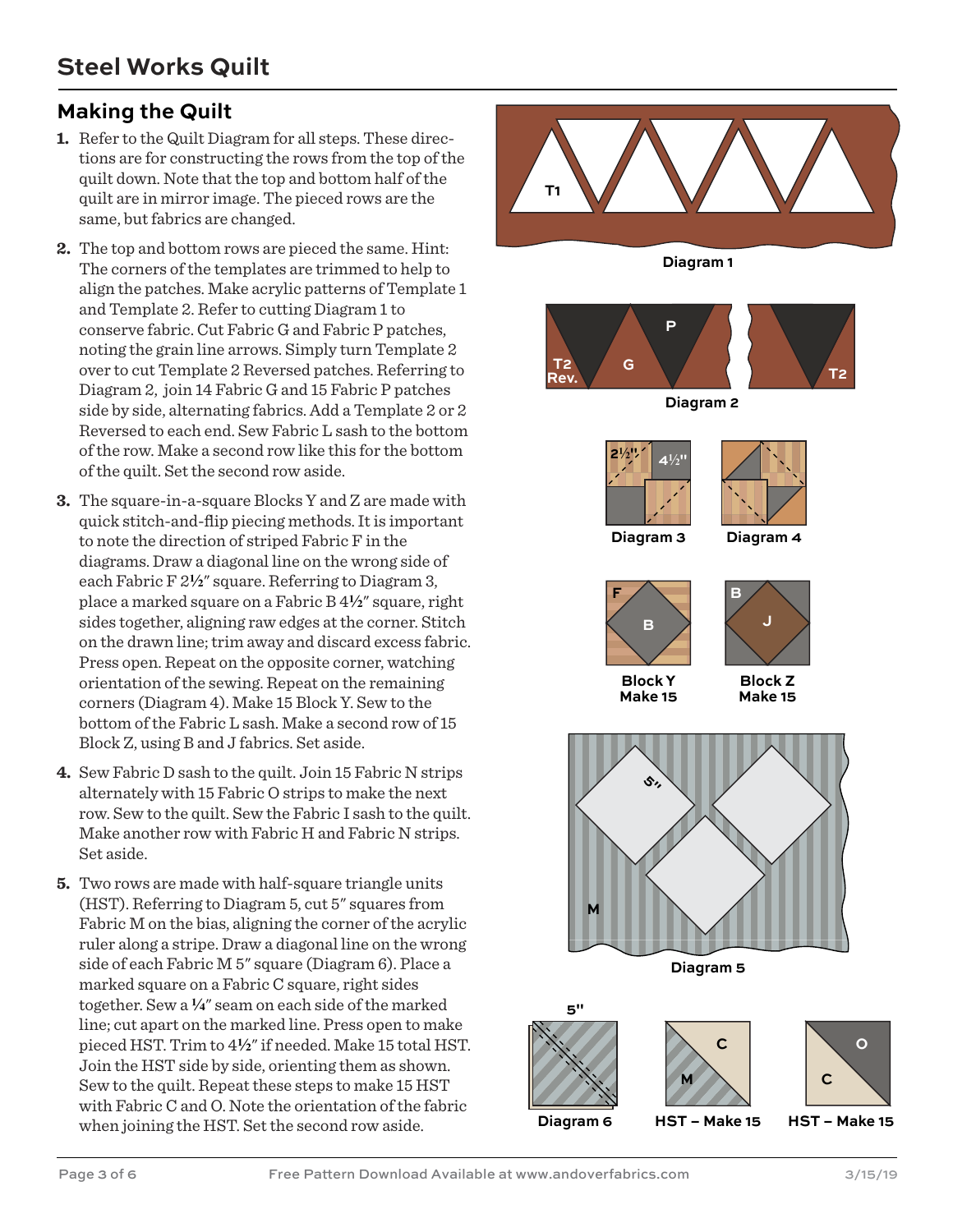# **Steel Works Quilt**

**6.** The center row uses quick Flying Geese methods of construction. Refer to Diagram 7. Draw a diagonal line on the wrong side of each Fabric E 4**2**" square, noting orientation of the striped print. Place a marked square on one end



of a Fabric L 4**2**" x 8**2**" rectangle, right sides together. Sew on the marked line; trim away and discard excess fabric. Press open. Repeat this process on the opposite end of the rectangle (Diagram 8) to make a Flying Geese Unit. Make 14 total.

**7.** The center block is made with 2 Template 1 Fabric L patches, 2 Template 2 Fabric E patches, and 2 Template 2 Reversed Fabric E patches. Look at the quilt and Diagram 9 for the orientation of Fabric E print. Make the center block. Join 7 Flying Geese from Step 6 to each side of the center block, rotating the Flying Geese as shown. Sew a Fabric E sash to the top and bottom of the Flying Geese row. Sew to the quilt.



**Diagram 9**

**8.** Referring to the quilt diagram, join the remaining pieced rows and sashes to the quilt in the order shown.

# **Finishing the Quilt**

**9.** Layer the quilt with batting and backing and baste. Quilt in the ditch around block patches. Quilt the sashes as you wish. Bind to finish the quilt.

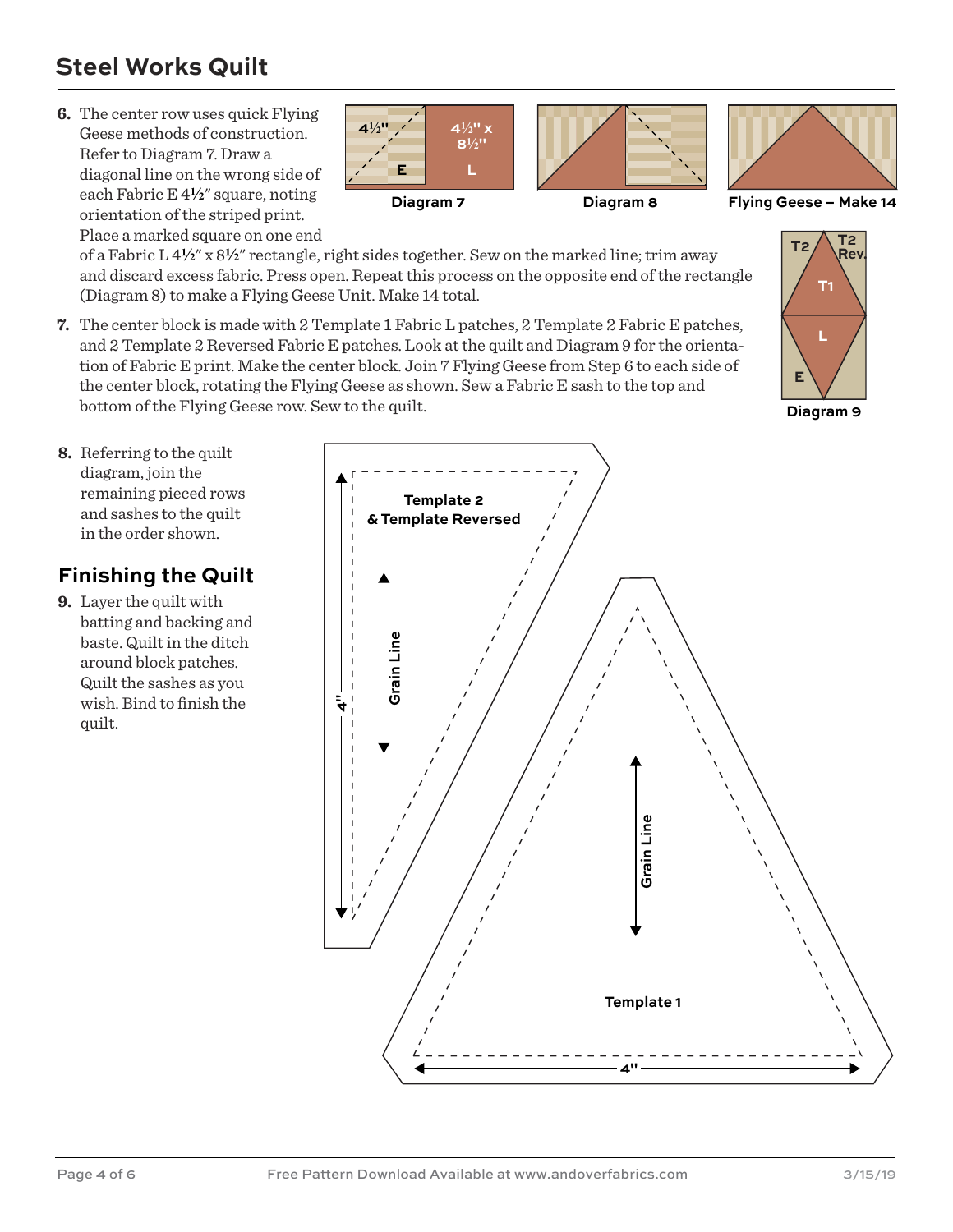

**Quilt Diagram**